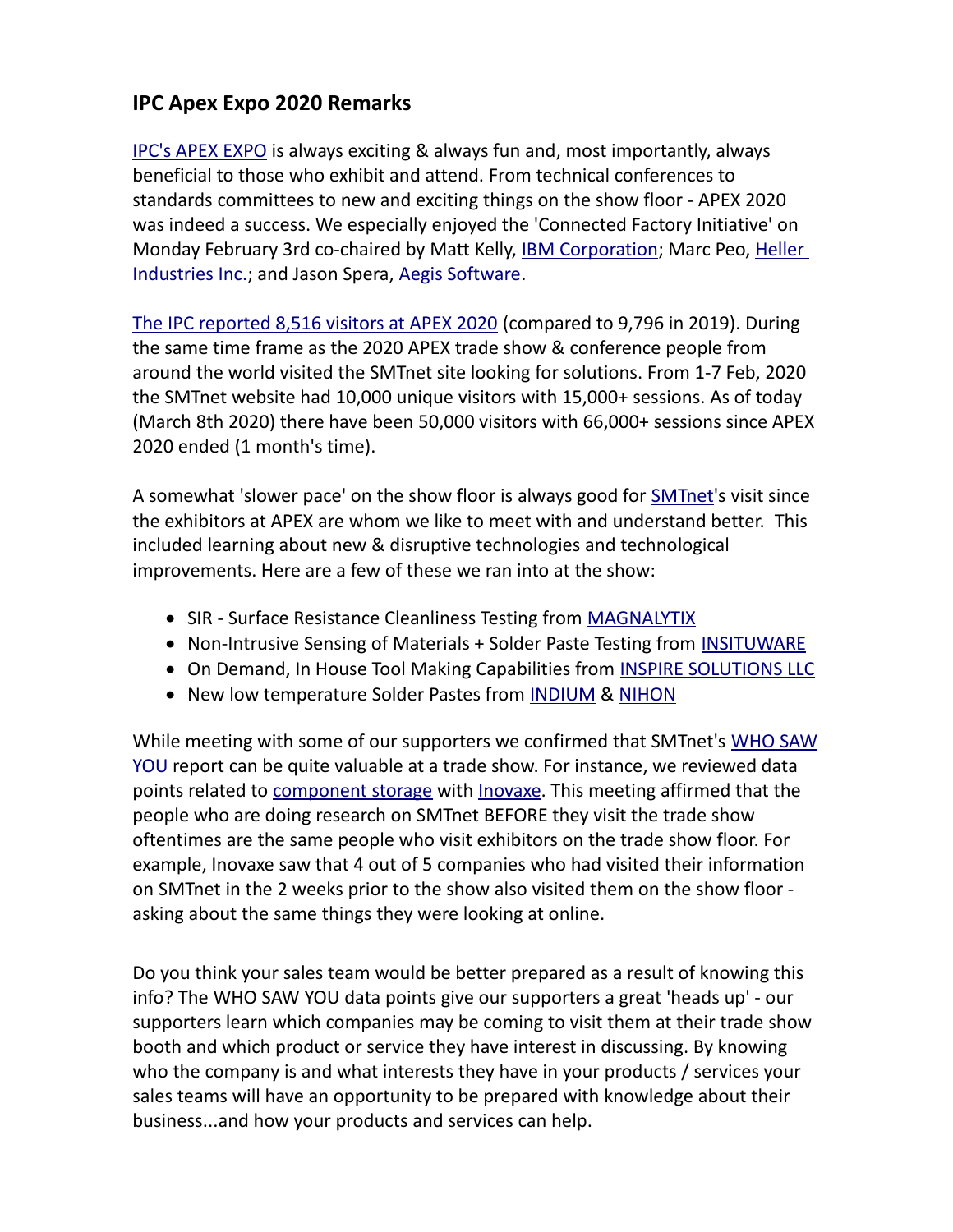80% of SMTnet's traffic comes from Google due to our large aggregation of content, This makes our customer's ads valuable to companies who want to get found in Google & other search engines. We showed companies this information... In addition to providing traffic data about visitors to SMTnet during 2019 [\(600,000+](https://smtnet.com/advertising/SMTnet-Media-Kit-2020.pdf)  [Unique Visitors - 30% Asia, 30% North America, 20% Europe\)](https://smtnet.com/advertising/SMTnet-Media-Kit-2020.pdf) , many companies we met with were shown data about the number of people looking at their very specific product category on SMTnet:

- Pick & Place 60,000+ unique people looked at pick and place pages. People also searched for brand names, here are a few:
	- [Panasonic](https://smtnet.com/company/index.cfm?fuseaction=view_company&company_id=51237)  5,000+
	- [Fuji -](https://smtnet.com/company/index.cfm?fuseaction=view_company&company_id=48274) 14,000+
	- [ASM](https://smtnet.com/company/index.cfm?fuseaction=view_company&company_id=50127)  6,000+
	- [DEK](https://smtnet.com/company/index.cfm?fuseaction=view_company&company_id=46980)  8,000+
	- [JUKI](https://smtnet.com/company/index.cfm?fuseaction=view_company&company_id=45909)  7,000+
	- [Mycronic](https://smtnet.com/company/index.cfm?fuseaction=view_company&company_id=43644)  6,000+
	- [Europlacer](https://smtnet.com/company/index.cfm?fuseaction=view_company&company_id=49509)  3,000+
	- [MPM](https://smtnet.com/company/index.cfm?fuseaction=view_company&company_id=57407)  3,000+
	- [Koh Young](https://smtnet.com/company/index.cfm?fuseaction=view_company&company_id=53729)  3,000+
	- [Mirtec](https://smtnet.com/company/index.cfm?fuseaction=view_company&company_id=49418)  2,000+
- Printing 50,000+ page views
- AOI / SPI / AXI 30,000+ page views
- Reflow 50,000+ page views
- Dispensing 20,000+ page views
- Component Storage 15,000+ page views
- Solder Paste 90,000+ page views
- Selective Soldering 15,000+ page views
- ATE 20,000+ page views

We'd like to thank those companies that gave us a little bit of their time at the show to discuss how SMTnet can help them obtain new business - [Heller Industries,](https://smtnet.com/company/index.cfm?fuseaction=view_company&company_id=46969) [GPD](https://smtnet.com/company/index.cfm?fuseaction=view_company&company_id=46130)  [Global,](https://smtnet.com/company/index.cfm?fuseaction=view_company&company_id=46130) [Nordson Asymtek,](https://smtnet.com/company/index.cfm?fuseaction=view_company&company_id=46877) [Mirtec,](https://smtnet.com/company/index.cfm?fuseaction=view_company&company_id=49418) [Europlacer,](https://smtnet.com/company/index.cfm?fuseaction=view_company&company_id=49509) [Speedprint,](https://smtnet.com/company/index.cfm?fuseaction=view_company&company_id=40510) [Kyzen,](https://smtnet.com/company/index.cfm?fuseaction=view_company&company_id=41143) [Zestron,](https://smtnet.com/company/index.cfm?fuseaction=view_company&company_id=48724) [Mycronic,](https://smtnet.com/company/index.cfm?fuseaction=view_company&company_id=43644) [JUKI,](https://smtnet.com/company/index.cfm?fuseaction=view_company&company_id=45909) [ASM,](https://smtnet.com/company/index.cfm?fuseaction=view_company&company_id=50127) [SAKI,](https://smtnet.com/company/index.cfm?fuseaction=view_company&company_id=52657) [Count on Tools,](https://smtnet.com/company/index.cfm?fuseaction=view_company&company_id=51639) [Clariant,](https://smtnet.com/company/index.cfm?fuseaction=view_company&company_id=57664) [FKN Systek](https://smtnet.com/company/index.cfm?fuseaction=view_company&company_id=44053) & [Universal Instruments](https://smtnet.com/company/index.cfm?fuseaction=view_company&company_id=46383) . At one of these meetings, I even got to explain our view of Internet marketing - with a fishing analogy:

I like to fish for striped bass. These fish follow their food (bait fish) up the